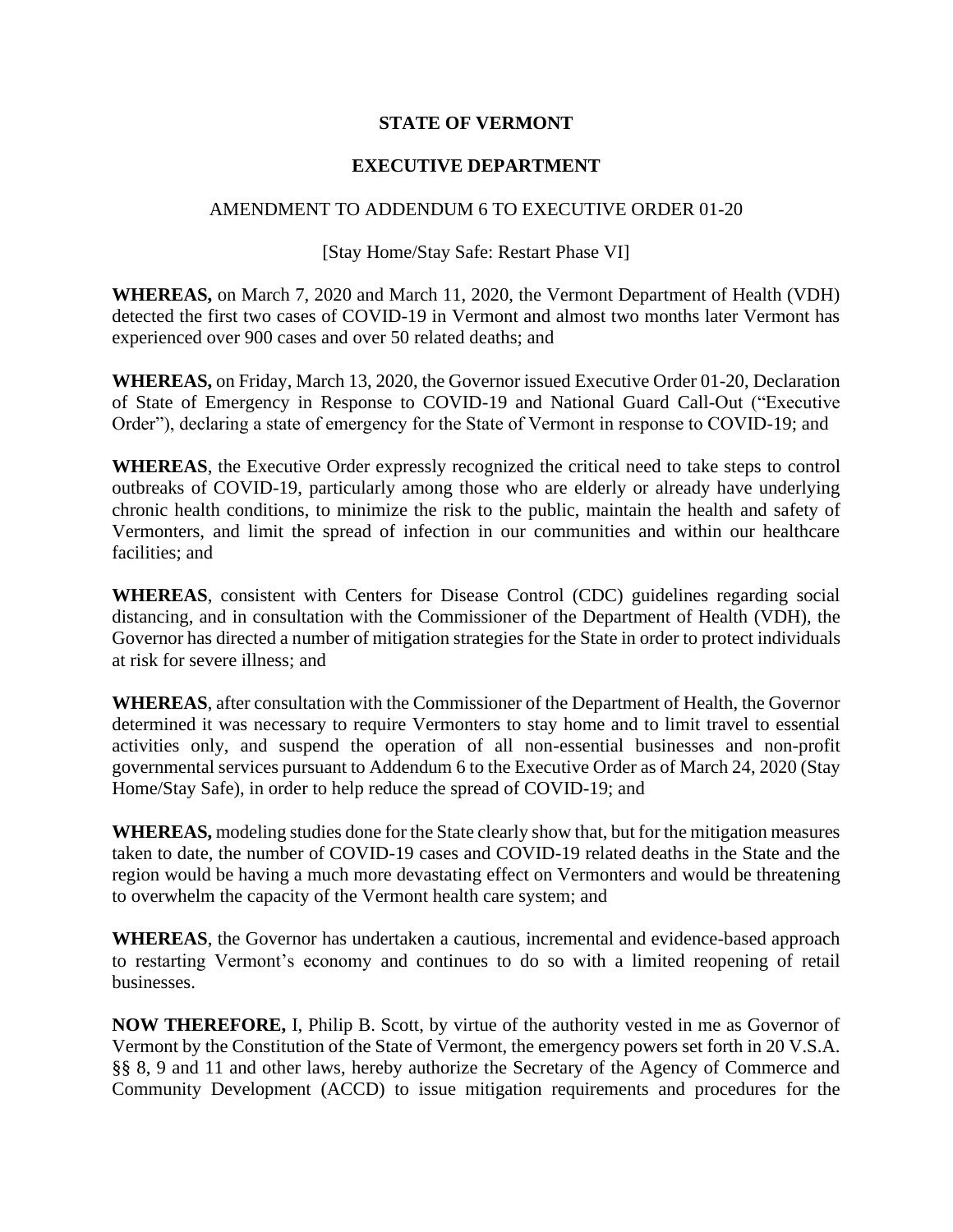limited, incremental and phased resumption of business, non-profit and government entity operations which had previously been determined to be non-critical services under Stay Home/Stay Safe, effective Monday, May 18, 2020. The limited, incremental, and phased resumption of business, non-profit and government entity operations shall begin with non-essential retail; and mitigation requirements and procedures issued by the Secretary shall require implementation of appropriate occupancy limits and physical distancing, health and sanitation and training measures.

1. The Secretary of the Agency of Commerce and Community Development (ACCD), in consultation with the Commissioner of VDH, and with the approval of the Governor, may, from time-to-time, authorize additional limited, incremental, and phased resumption of business, non-profit and government entity operations and update and modify the mitigation requirements and procedures regarding the resumption of business, non-profit and government entity operations.

If the Commissioner of the VDH has determined that a COVID-19 outbreak has occurred and businesses and non-profit and government entities cannot safely operate in a way that 1) limits the exposure of customers and staff to COVID-19 and 2) does not threaten to overwhelm our hospitals and healthcare resources, he is hereby authorized, with approval of the Governor, to notify and require any or all businesses and non-profit and government entities to return to certain standards of operation.

- 2. Businesses and non-profit and government entities deemed critical in accordance with Addendum 6 to the Executive Order and ACCD Sector Guidance (Stay Home/Stay Safe), may continue to operate under pre-existing guidance and shall operate in accordance with mandatory health and safety and training requirements issued by ACCD.
- 3. All businesses and not-for profit and government entities are encouraged to continue business strategies, procedures and practices to maximize use of on-line presence, telephone and web-based service delivery and phone or online orders for term curb-side pick-up and delivery.
- 4. Addendum 2 to the Executive Order dated March 16, 2020, which prohibited on-premises consumption of food or drink, Addendum 4 to the Executive Order dated March 20, 2020, which suspended the operation of close contact businesses, and Addendum 5 to the Executive Order dated March 23, 2020, which required all businesses, and non-profit and government entities to implement telework procedures to the extent possible, shall remain in full force and effect.

This Amendment to Addendum 6 to the Executive Order shall take effect upon signing and, except as amended hereby, Addendum 6 to the Executive Order, shall continue in full force and effect until midnight on May 15, 2020, at which time the Governor, in consultation with the Vermont Department of Health and the Department of Public Safety/Division of Emergency Management shall assess the emergency and determine whether to amend or extend Addendum 6, as amended.